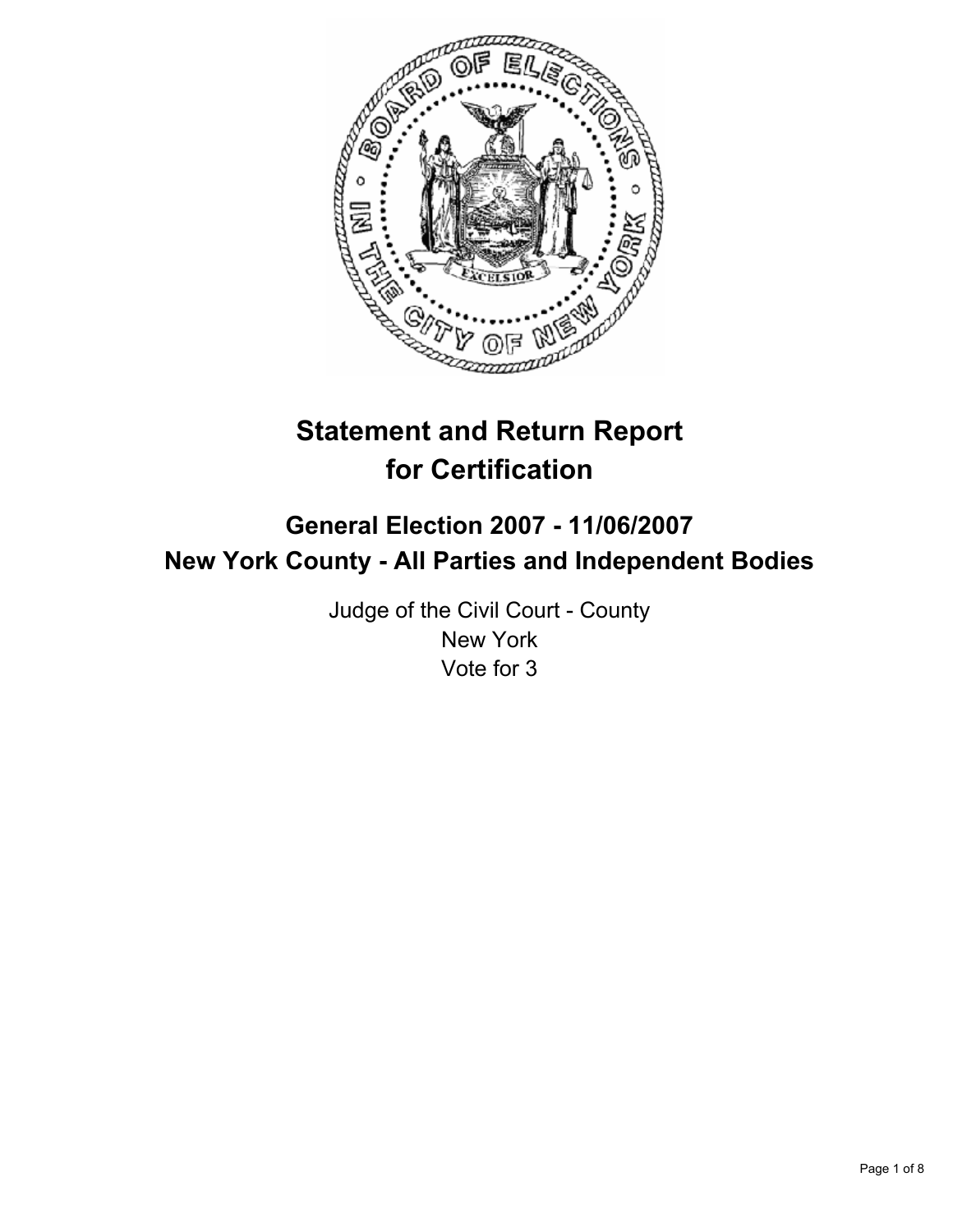

| <b>PUBLIC COUNTER</b>                | 4,673 |  |
|--------------------------------------|-------|--|
| <b>EMERGENCY</b>                     | 10    |  |
| ABSENTEE/MILITARY                    | 144   |  |
| <b>AFFIDAVIT</b>                     | 42    |  |
| <b>Total Ballots</b>                 | 4,869 |  |
| HAROLD B BEELER (DEMOCRATIC)         | 2,581 |  |
| DOROTHY CHIN BRANDT (DEMOCRATIC)     | 3,400 |  |
| ROBERT R REED (DEMOCRATIC)           | 2,583 |  |
| DIRK WITTENBORN (WRITE-IN)           |       |  |
| FRANK NERVO (WRITE-IN)               |       |  |
| KIRSTEN STOLDT WITTENBORN (WRITE-IN) |       |  |
| MIRANDA NELL (WRITE-IN)              |       |  |
| RUDY GIULIANI (WRITE-IN)             |       |  |
| WILLIAM WELD (WRITE-IN)              |       |  |
| <b>Total Votes</b>                   | 8,570 |  |
| Unrecorded                           | 6,037 |  |

| PUBLIC COUNTER                   | 2,919          |
|----------------------------------|----------------|
| <b>EMERGENCY</b>                 |                |
| ABSENTEE/MILITARY                | 205            |
| <b>AFFIDAVIT</b>                 | 36             |
| <b>Total Ballots</b>             | 3,161          |
| HAROLD B BEELER (DEMOCRATIC)     | 2,065          |
| DOROTHY CHIN BRANDT (DEMOCRATIC) | 2,173          |
| ROBERT R REED (DEMOCRATIC)       | 2,098          |
| ALAN GALIN (WRITE-IN)            |                |
| BETSY GOTBAUM (WRITE-IN)         | $\overline{2}$ |
| DAVID DINKINS (WRITE-IN)         | $\overline{2}$ |
| DONALD TRUMP (WRITE-IN)          | $\overline{2}$ |
| FERN A FISHER (WRITE-IN)         | $\overline{2}$ |
| <b>GARY GALPERIN (WRITE-IN)</b>  | 1              |
| MORRIE KLEINBART (WRITE-IN)      | 1              |
| RICHARD PARSANY (WRITE-IN)       | 2              |
| SHELDON SILVER (WRITE-IN)        | 2              |
| <b>Total Votes</b>               | 6,351          |
| Unrecorded                       | 3,132          |
|                                  |                |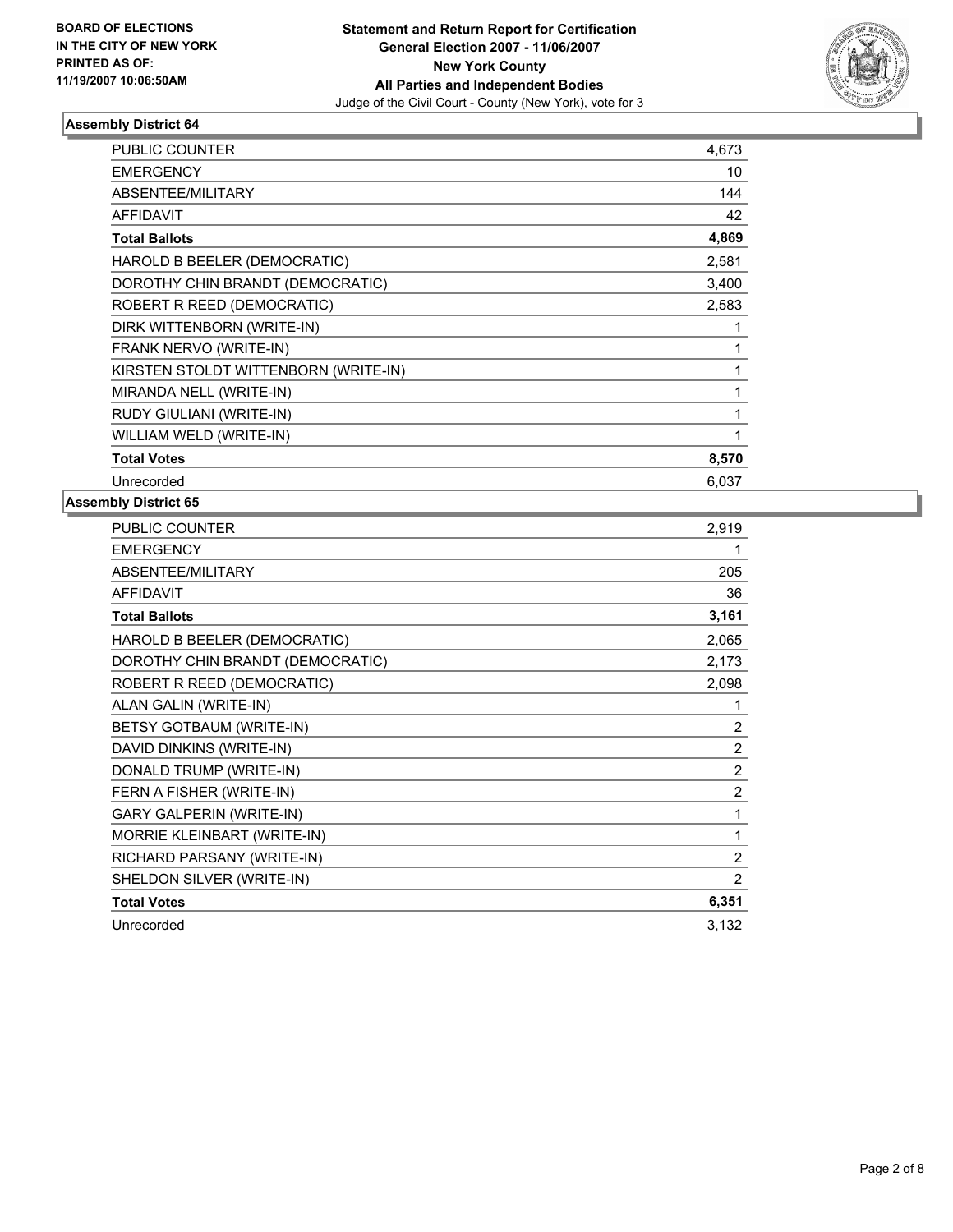

| PUBLIC COUNTER                   | 3,159 |
|----------------------------------|-------|
| <b>EMERGENCY</b>                 | 0     |
| ABSENTEE/MILITARY                | 179   |
| AFFIDAVIT                        | 38    |
| <b>Total Ballots</b>             | 3,376 |
| HAROLD B BEELER (DEMOCRATIC)     | 2,439 |
| DOROTHY CHIN BRANDT (DEMOCRATIC) | 2,618 |
| ROBERT R REED (DEMOCRATIC)       | 2,472 |
| KAREN SENKO (WRITE-IN)           | 2     |
| MATTHEW GELLER (WRITE-IN)        | 3     |
| <b>Total Votes</b>               | 7,534 |
| Unrecorded                       | 2.594 |

| PUBLIC COUNTER                    | 4,955          |
|-----------------------------------|----------------|
| <b>EMERGENCY</b>                  | 22             |
| ABSENTEE/MILITARY                 | 203            |
| <b>AFFIDAVIT</b>                  | 81             |
| <b>Total Ballots</b>              | 5,261          |
| HAROLD B BEELER (DEMOCRATIC)      | 3,730          |
| DOROTHY CHIN BRANDT (DEMOCRATIC)  | 3,896          |
| ROBERT R REED (DEMOCRATIC)        | 3,763          |
| ALEXANDER HAMILTON (WRITE-IN)     |                |
| ANDREW TULLOCH (WRITE-IN)         |                |
| <b>BRIAN LADY (WRITE-IN)</b>      | 1              |
| ELIZABETH KABLING (WRITE-IN)      | 1              |
| <b>GERALD LEBOUITS (WRITE-IN)</b> | 1              |
| JAMES DOBNER (WRITE-IN)           | $\overline{2}$ |
| JAMES PRIZANT (WRITE-IN)          | $\overline{2}$ |
| MARYANN MANTIL (WRITE-IN)         | 1              |
| RICKEY RAY RECTOR (WRITE-IN)      | 3              |
| SCAMPHE GORDON (WRITE-IN)         | $\overline{2}$ |
| SCOTT STRINGER (WRITE-IN)         | 1              |
| THOMAS GOLDEN (WRITE-IN)          | 1              |
| VICTORIA BROWN (WRITE-IN)         | 2              |
| <b>Total Votes</b>                | 11,408         |
| Unrecorded                        | 4.375          |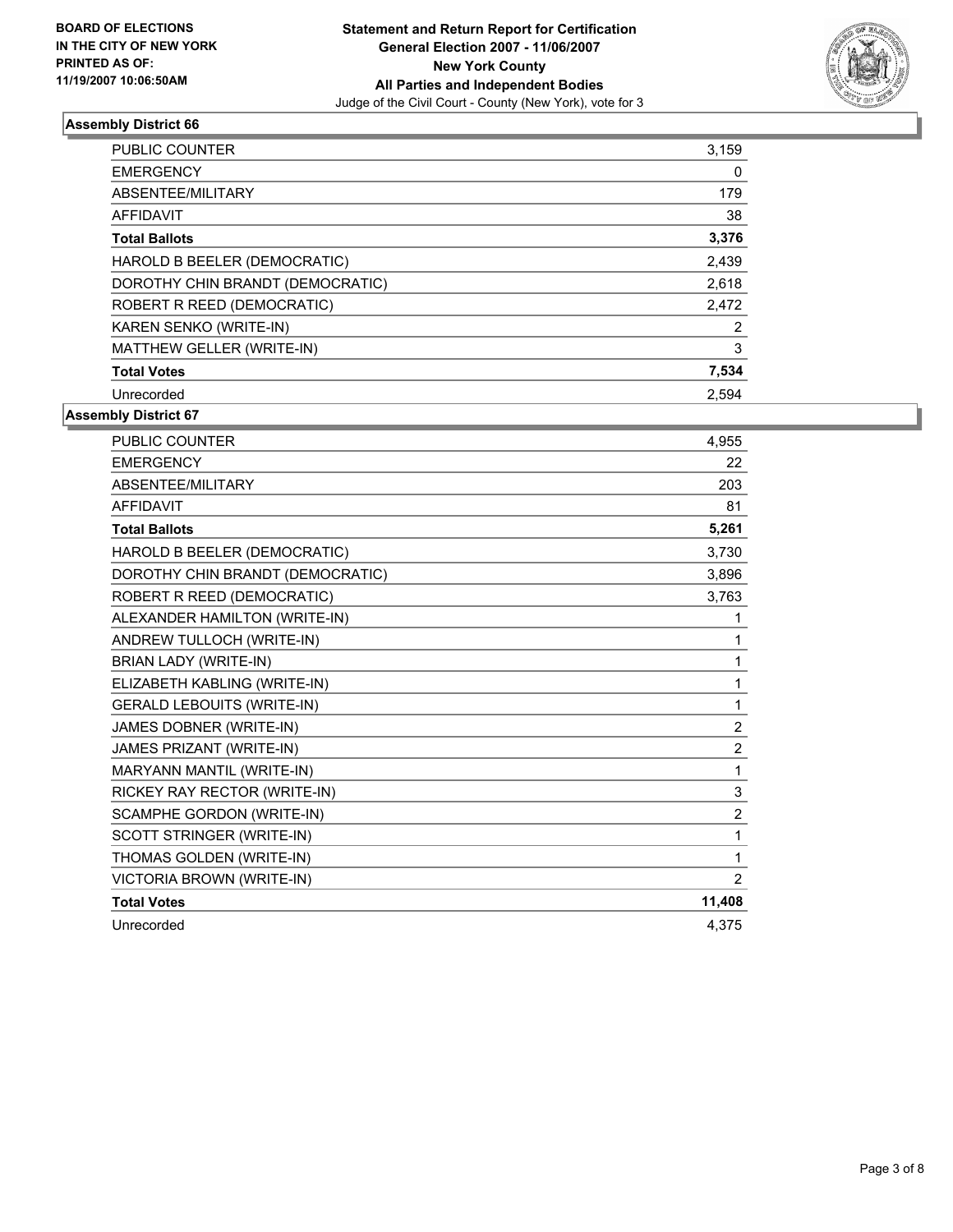

| PUBLIC COUNTER                   | 4,709 |
|----------------------------------|-------|
| <b>EMERGENCY</b>                 |       |
| ABSENTEE/MILITARY                | 128   |
| <b>AFFIDAVIT</b>                 | 73    |
| <b>Total Ballots</b>             | 4,917 |
| HAROLD B BEELER (DEMOCRATIC)     | 2,544 |
| DOROTHY CHIN BRANDT (DEMOCRATIC) | 2,891 |
| ROBERT R REED (DEMOCRATIC)       | 3,183 |
| CHARLES ROTH (WRITE-IN)          |       |
| ERIC DORSCH (WRITE-IN)           |       |
| MARIENNE O'GRADY (WRITE-IN)      |       |
| MELISSA MIVERVEN (WRITE-IN)      |       |
| <b>Total Votes</b>               | 8,622 |
| Unrecorded                       | 6.129 |

**Assembly District 69**

| <b>PUBLIC COUNTER</b>            | 5,184  |
|----------------------------------|--------|
| <b>EMERGENCY</b>                 | 6      |
| ABSENTEE/MILITARY                | 196    |
| <b>AFFIDAVIT</b>                 | 61     |
| <b>Total Ballots</b>             | 5,447  |
| HAROLD B BEELER (DEMOCRATIC)     | 3,604  |
| DOROTHY CHIN BRANDT (DEMOCRATIC) | 3,907  |
| ROBERT R REED (DEMOCRATIC)       | 3,873  |
| AL SHARPTON (WRITE-IN)           | 3      |
| BILL WEINBERG (WRITE-IN)         |        |
| DAVID CARAWAY (WRITE-IN)         |        |
| <b>GEORGE BUSH (WRITE-IN)</b>    |        |
| KARL BISSINGER (WRITE-IN)        |        |
| PATRICIA MCGRATH (WRITE-IN)      |        |
| RALPH DIGIA (WRITE-IN)           |        |
| TITO SINHO (WRITE-IN)            |        |
| <b>Total Votes</b>               | 11,394 |
| Unrecorded                       | 4,947  |

| PUBLIC COUNTER                   | 4,966 |
|----------------------------------|-------|
| <b>EMERGENCY</b>                 |       |
| ABSENTEE/MILITARY                | 158   |
| AFFIDAVIT                        | 67    |
| <b>Total Ballots</b>             | 5,191 |
| HAROLD B BEELER (DEMOCRATIC)     | 3,023 |
| DOROTHY CHIN BRANDT (DEMOCRATIC) | 3,291 |
| ROBERT R REED (DEMOCRATIC)       | 3,323 |
| FREDIC MCBRIDE (WRITE-IN)        |       |
| <b>Total Votes</b>               | 9,638 |
| Unrecorded                       | 5,935 |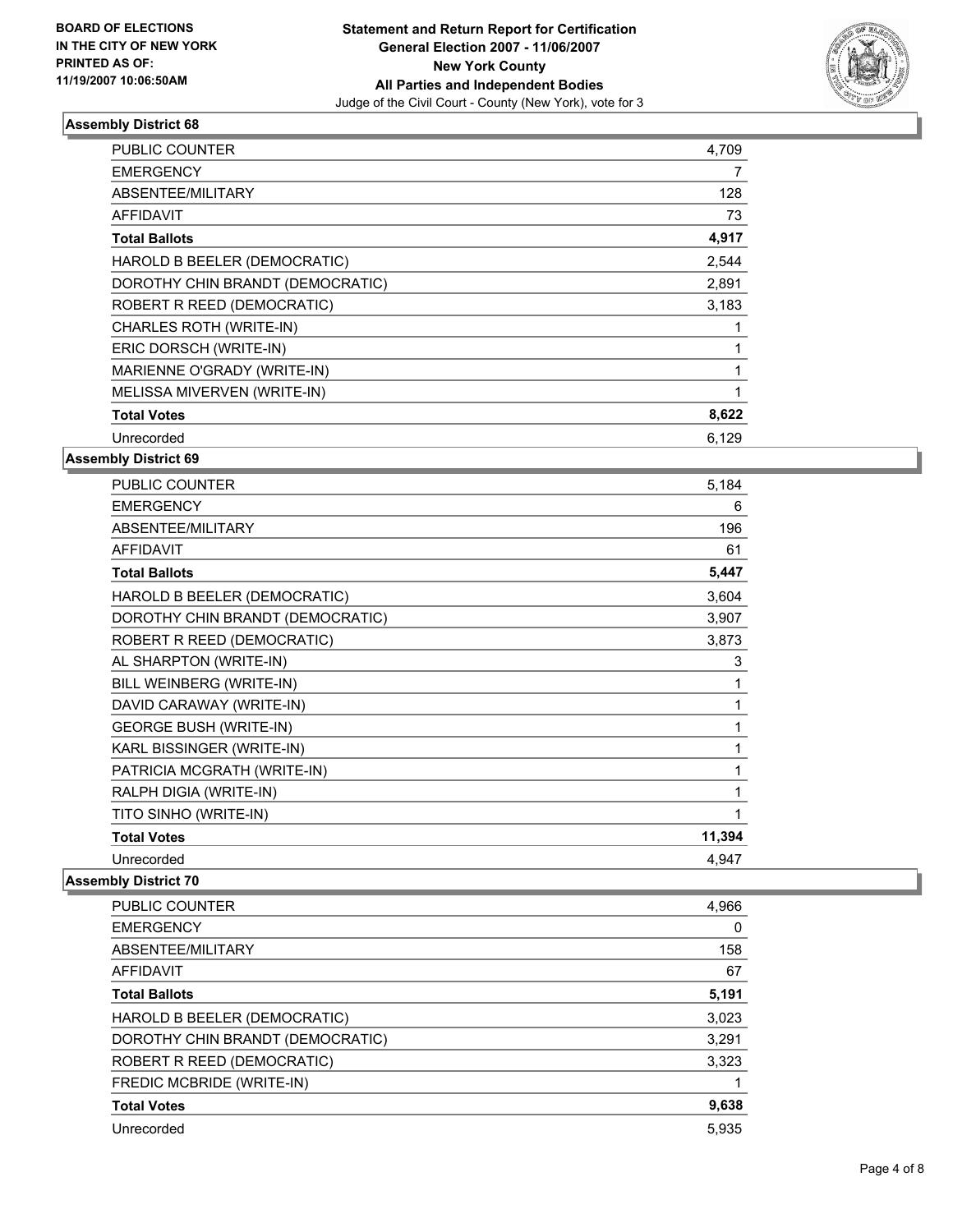

| PUBLIC COUNTER                   | 4,643 |
|----------------------------------|-------|
| <b>EMERGENCY</b>                 | 11    |
| ABSENTEE/MILITARY                | 157   |
| AFFIDAVIT                        | 67    |
| <b>Total Ballots</b>             | 4,878 |
| HAROLD B BEELER (DEMOCRATIC)     | 2,900 |
| DOROTHY CHIN BRANDT (DEMOCRATIC) | 3,149 |
| ROBERT R REED (DEMOCRATIC)       | 3,117 |
| <b>Total Votes</b>               | 9,166 |
| Unrecorded                       | 5,468 |

#### **Assembly District 72**

| <b>PUBLIC COUNTER</b>            | 3,511 |
|----------------------------------|-------|
| <b>EMERGENCY</b>                 | 0     |
| ABSENTEE/MILITARY                | 46    |
| AFFIDAVIT                        | 35    |
| <b>Total Ballots</b>             | 3,592 |
| HAROLD B BEELER (DEMOCRATIC)     | 2,092 |
| DOROTHY CHIN BRANDT (DEMOCRATIC) | 2,228 |
| ROBERT R REED (DEMOCRATIC)       | 2,148 |
| <b>Total Votes</b>               | 6,468 |
| Unrecorded                       | 4.308 |

| <b>PUBLIC COUNTER</b>            | 3,237 |
|----------------------------------|-------|
| <b>EMERGENCY</b>                 | 4     |
| ABSENTEE/MILITARY                | 273   |
| <b>AFFIDAVIT</b>                 | 25    |
| <b>Total Ballots</b>             | 3,539 |
| HAROLD B BEELER (DEMOCRATIC)     | 2,288 |
| DOROTHY CHIN BRANDT (DEMOCRATIC) | 2,430 |
| ROBERT R REED (DEMOCRATIC)       | 2,308 |
| <b>BOB MORGAN (WRITE-IN)</b>     |       |
| ERIC COSTELLO (WRITE-IN)         | 3     |
| JAMES BROOKE (WRITE-IN)          |       |
| RALPH NADER (WRITE-IN)           |       |
| SEAN P. MCCARTHEY (WRITE-IN)     |       |
| STEPHEN COLBERT (WRITE-IN)       |       |
| WILLIAM CLINTON (WRITE-IN)       |       |
| <b>Total Votes</b>               | 7,035 |
| Unrecorded                       | 3,582 |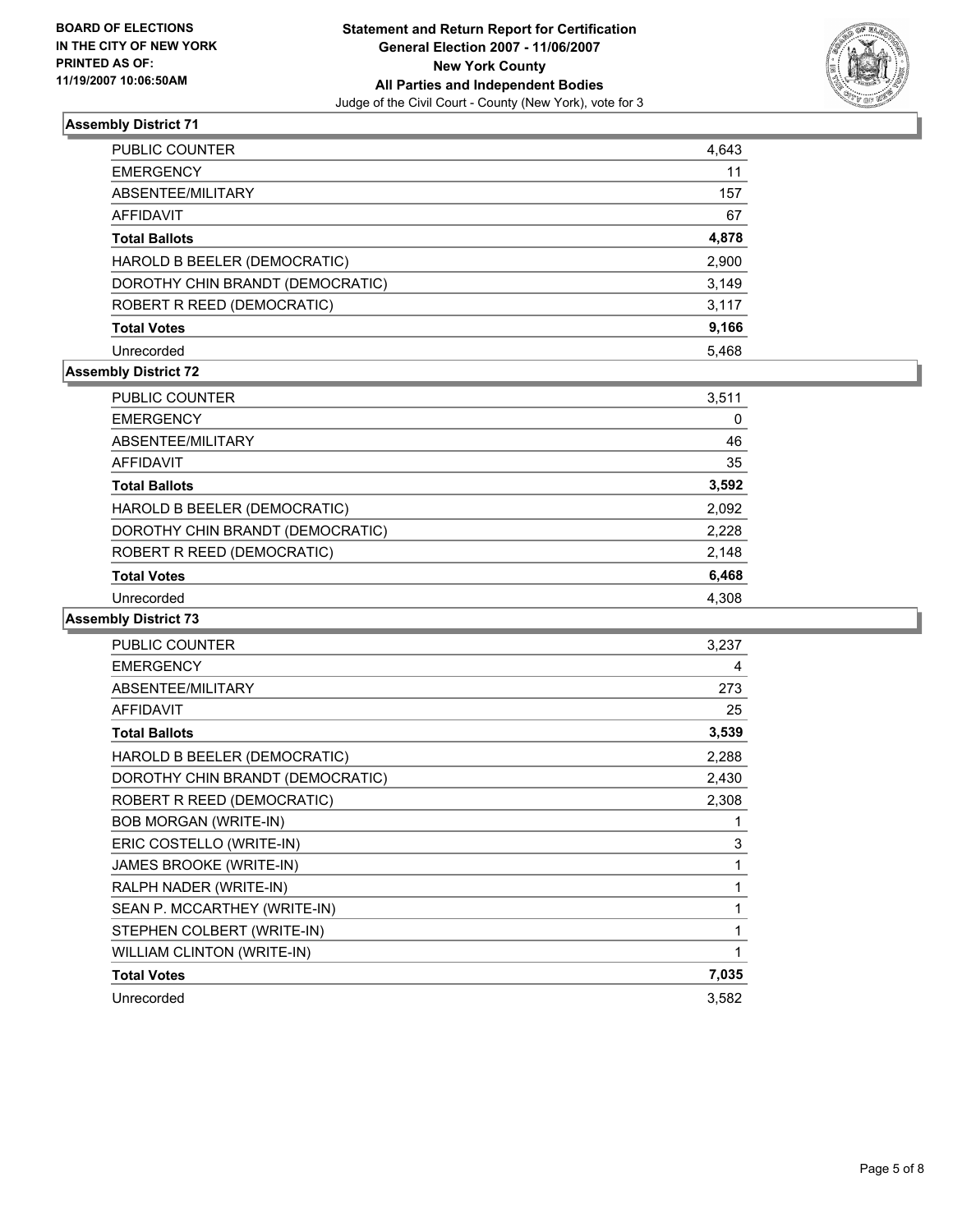

| PUBLIC COUNTER                   | 4,776 |
|----------------------------------|-------|
| <b>EMERGENCY</b>                 | 0     |
| ABSENTEE/MILITARY                | 202   |
| <b>AFFIDAVIT</b>                 | 39    |
| <b>Total Ballots</b>             | 5,017 |
| HAROLD B BEELER (DEMOCRATIC)     | 3,150 |
| DOROTHY CHIN BRANDT (DEMOCRATIC) | 3,445 |
| ROBERT R REED (DEMOCRATIC)       | 3,259 |
| <b>Total Votes</b>               | 9,854 |
| Unrecorded                       | 5.197 |

| PUBLIC COUNTER                   | 4,877          |
|----------------------------------|----------------|
| <b>EMERGENCY</b>                 | 7              |
| <b>ABSENTEE/MILITARY</b>         | 207            |
| <b>AFFIDAVIT</b>                 | 45             |
| <b>Total Ballots</b>             | 5,136          |
| HAROLD B BEELER (DEMOCRATIC)     | 3,016          |
| DOROTHY CHIN BRANDT (DEMOCRATIC) | 3,214          |
| ROBERT R REED (DEMOCRATIC)       | 3,072          |
| BERNARD BLOCK (WRITE-IN)         | $\overline{2}$ |
| <b>BERNIC KESSICH (WRITE-IN)</b> |                |
| DENNY FARRELL (WRITE-IN)         |                |
| DONNA HANOVER (WRITE-IN)         |                |
| DOROTHY CHIN BRANDT (WRITE-IN)   | 1              |
| HAROLD B BEELER (WRITE-IN)       | $\overline{2}$ |
| JAMES PEPE (WRITE-IN)            | 1              |
| JIM FABIO (WRITE-IN)             | 1              |
| KATE SUZUKI (WRITE-IN)           |                |
| LUZ MARTINEZ (WRITE-IN)          |                |
| ROBERT R. REED (WRITE-IN)        |                |
| SEAN WISSMAN (WRITE-IN)          |                |
| <b>Total Votes</b>               | 9,316          |
| Unrecorded                       | 6.092          |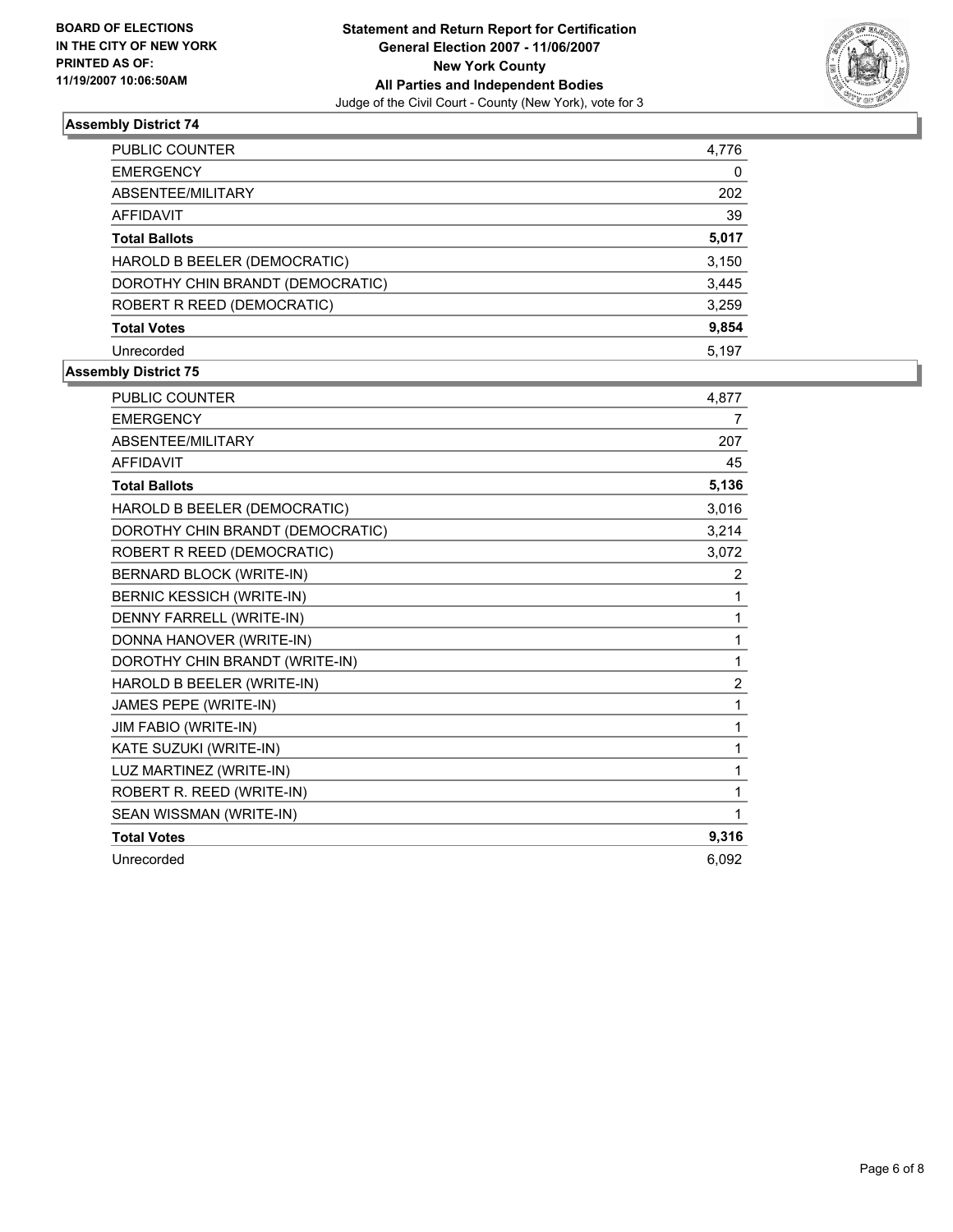

# **Total for Judge of the Civil Court - County (New York) - New York County**

| PUBLIC COUNTER                       | 51,609                  |
|--------------------------------------|-------------------------|
| <b>EMERGENCY</b>                     | 68                      |
| ABSENTEE/MILITARY                    | 2,098                   |
| <b>AFFIDAVIT</b>                     | 609                     |
| <b>Total Ballots</b>                 | 54,384                  |
| HAROLD B BEELER (DEMOCRATIC)         | 33,432                  |
| DOROTHY CHIN BRANDT (DEMOCRATIC)     | 36,642                  |
| ROBERT R REED (DEMOCRATIC)           | 35,199                  |
| AL SHARPTON (WRITE-IN)               | 3                       |
| ALAN GALIN (WRITE-IN)                | 1                       |
| ALEXANDER HAMILTON (WRITE-IN)        | $\mathbf{1}$            |
| ANDREW TULLOCH (WRITE-IN)            | 1                       |
| <b>BERNARD BLOCK (WRITE-IN)</b>      | 2                       |
| BERNIC KESSICH (WRITE-IN)            | $\mathbf{1}$            |
| BETSY GOTBAUM (WRITE-IN)             | $\overline{\mathbf{c}}$ |
| BILL WEINBERG (WRITE-IN)             | $\mathbf{1}$            |
| <b>BOB MORGAN (WRITE-IN)</b>         | $\mathbf{1}$            |
| BRIAN LADY (WRITE-IN)                | 1                       |
| CHARLES ROTH (WRITE-IN)              | 1                       |
| DAVID CARAWAY (WRITE-IN)             | 1                       |
| DAVID DINKINS (WRITE-IN)             | $\overline{\mathbf{c}}$ |
| DENNY FARRELL (WRITE-IN)             | $\mathbf{1}$            |
| DIRK WITTENBORN (WRITE-IN)           | $\mathbf{1}$            |
| DONALD TRUMP (WRITE-IN)              | $\overline{\mathbf{c}}$ |
| DONNA HANOVER (WRITE-IN)             | $\mathbf{1}$            |
| DOROTHY CHIN BRANDT (WRITE-IN)       | 1                       |
| ELIZABETH KABLING (WRITE-IN)         | 1                       |
| ERIC COSTELLO (WRITE-IN)             | 3                       |
| ERIC DORSCH (WRITE-IN)               | $\mathbf{1}$            |
| FERN A FISHER (WRITE-IN)             | $\overline{\mathbf{c}}$ |
| FRANK NERVO (WRITE-IN)               | 1                       |
| <b>FREDIC MCBRIDE (WRITE-IN)</b>     | 1                       |
| <b>GARY GALPERIN (WRITE-IN)</b>      | 1                       |
| <b>GEORGE BUSH (WRITE-IN)</b>        | 1                       |
| <b>GERALD LEBOUITS (WRITE-IN)</b>    | 1                       |
| HAROLD B BEELER (WRITE-IN)           | 2                       |
| JAMES BROOKE (WRITE-IN)              | $\mathbf{1}$            |
| JAMES DOBNER (WRITE-IN)              | $\overline{c}$          |
| JAMES PEPE (WRITE-IN)                | 1                       |
| JAMES PRIZANT (WRITE-IN)             | $\overline{\mathbf{c}}$ |
| JIM FABIO (WRITE-IN)                 | $\mathbf{1}$            |
| KAREN SENKO (WRITE-IN)               | 2                       |
| KARL BISSINGER (WRITE-IN)            | $\mathbf{1}$            |
| KATE SUZUKI (WRITE-IN)               | 1                       |
| KIRSTEN STOLDT WITTENBORN (WRITE-IN) | 1                       |
| LUZ MARTINEZ (WRITE-IN)              | 1                       |
|                                      |                         |